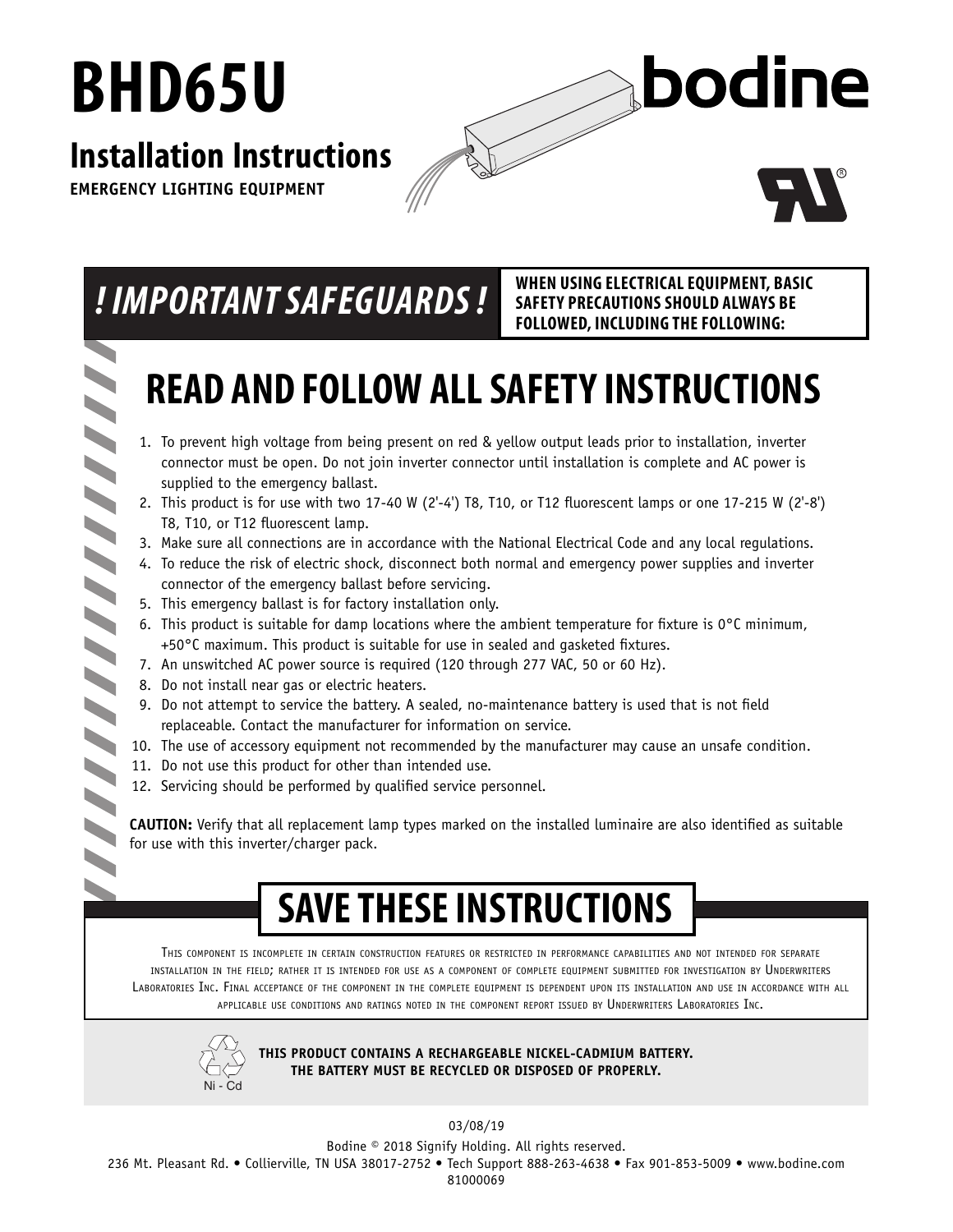### **INSTALLATION**



#### **WARNING: TO PREVENT HIGH VOLTAGE FROM BEING PRESENT ON RED & YELLOW OUTPUT LEADS PRIOR TO INSTALLATION, INVERTER CONNECTOR MUST BE OPEN. DO NOT JOIN INVERTER CONNECTOR UNTIL INSTALLATION IS COMPLETE AND AC POWER IS SUPPLIED TO THE EMERGENCY BALLAST.**

NOTE: Make sure the necessary branch circuit wiring is available. An unswitched source of power is required. The emergency ballast must be fed from the same branch circuit as the AC ballast.

**COM**

#### **STEP #1 INSTALLING THE EMERGENCY BALLAST**

- > Disconnect AC power from the fixture.
- > Install the emergency ballast either in the ballast channel or on top of the fixture. **Remote mounting distance must be less than half the maximum remote mounting distance of the AC ballast. Consult AC ballast manufacturer before remote installation.**
- > **Mounting Height:** This product meets or exceeds the NFPA minimum light requirements with all loads, down to the smallest rated lamp load, at heights up to 7.17ft (2.2m). Many factors influence emergency illumination levels, such as the lamp load selected, luminare design, and environmental factors therefore end use verification is necessary. For field installations, when the attached luminaire is mounted at heights greater than 7.17ft (2.2m), the level of illumination must be measured in the end application to ensure the requirements of NFPA 101 and local codes are satisfied.
- > Refer to the illustration showing basic switched and unswitched fixture connections. See back page for more detailed wiring schematics. The emergency ballast can be used to operate one or two lamps in emergency mode.

#### **STEP #2 INSTALLING THE TEST SWITCH**

> Refer to the diagrams and wire the test switch so that it removes AC power from both the emergency ballast and the AC ballast at the same time.

#### **STEP #3 INSTALLING THE CHARGING INDICATOR LIGHT**

- > Install the CHARGING INDICATOR LIGHT as shown in the illustration so that it will be visible after the fixture is installed.
- > NOTE: After installing the charging indicator light and test switch, mark each with the appropriate label. If a detached charging indicator light is used, connect by matching wire colors and install as shown.



**UNSWITCHED FIXTURE**

**HOT AC**

**TEST SWITCH**

BLACK

RED

 $-BI$  ACK $-$ 

RED

 $-BLAC$ WHITE

**BALLAST**

**EMERGENCY BALLAST**

BLACK WHITE



#### **STEP #4 WIRING THE EMERGENCY BALLAST**

- > Select the appropriate wiring diagram on the following pages to connect the emergency ballast to the AC ballast and lamp.
- > The emergency ballast must be connected to an unswitched power source (120 to 277 VAC). Do not connect to other voltages. After fixture installation is complete, supply AC power to the emergency ballast and join the inverter connector.
- > For short-term testing of the emergency function, the battery must be charged for at least one hour. The emergency ballast must be charged for at least 24 hours before conducting a long-term test.
- > In a readily visible location, attach the label **"CAUTION This Unit Has More Than One Power Supply Connection Point. To Reduce The Risk Of Electric Shock, Disconnect Both The Branch Circuit-Breakers Or Fuses And Emergency Power Supplies Before Servicing."**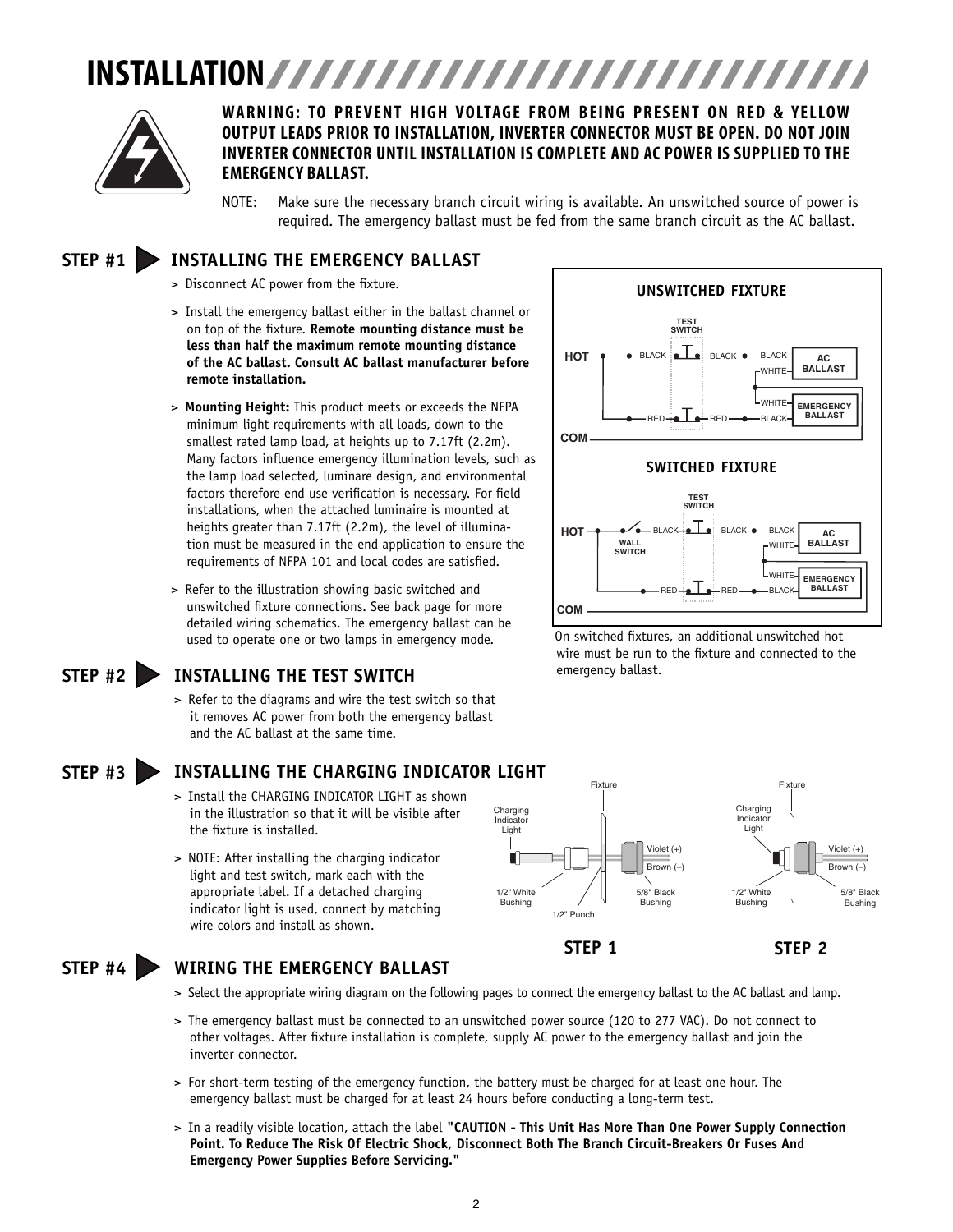#### **OPERATION**

When AC power is applied, the charging indicator light is illuminated, indicating that the battery is being charged. When power fails, the emergency ballast automatically switches to emergency power (internal battery), operating one or two lamps at reduced illumination for at least 90 minutes. A minimum of 120 minutes of emergency illumination is produced with one 32 W T8 fluorescent lamp.

#### **MAINTENANCE**

 Although no routine maintenance is required to keep the emergency ballast functional, it should be checked periodically to ensure that it is working. The following schedule is recommended:

- 1. Visually inspect the charging indicator light monthly. It should be illuminated.
- 2. Test the emergency operation of the fixture at 30-day intervals for a minimum of 30 seconds. One or two lamps should operate at reduced illumination.
- 3. Conduct a 90-minute discharge test once a year. One or two lamps should operate at reduced illumination for at least 90 minutes.

#### **! REFER ANY SERVICING INDICATED BY THESE CHECKS TO QUALIFIED PERSONNEL !**

#### **EMERGENCY BALLAST AND AC BALLAST MUST BE FED FROM THE SAME BRANCH CIRCUIT**

TYPICAL SCHEMATICS ONLY. MAY BE USED WITH OTHER BALLASTS. CONSULT THE FACTORY FOR OTHER WIRING DIAGRAMS.

### **WIRING DIAGRAMS for 2-LAMP emergency operation**



FIG B TWO (2) LAMP RAPID START BALLAST (2'-4' T8, T10, T12 LAMPS ONLY)



FIG C THREE (3) LAMP INSTANT START BALLAST (2'-4' T8, T10, T12 LAMPS ONLY)

LAMP 1 LAMP 2

LAMP

CAP EACH UNUSED LEAD



FIG D ONE (1) LAMP (17-215 W) WITHOUT AC BALLAST FIG E TWO (2) LAMPS WITHOUT AC BALLAST (2'-4' T8, T10, T12 LAMPS ONLY)



FIG F ONE (1) LAMP (18-40 W 4-PIN) WITHOUT AC BALLAST



<del>-------</del>-BLUE<br>BLUE/WHT<br>-- YELL/BLK YELLOW RED

INVERTER CONNECTOR

**EMERGENCY BALLAST** RED WHITE

BLACK WHITE VIOLET BROWN

COM CHARGING INDICATOR LIGHT

HED AC

**WIRING DIAGRAMS for Emergency-Only fixtures**